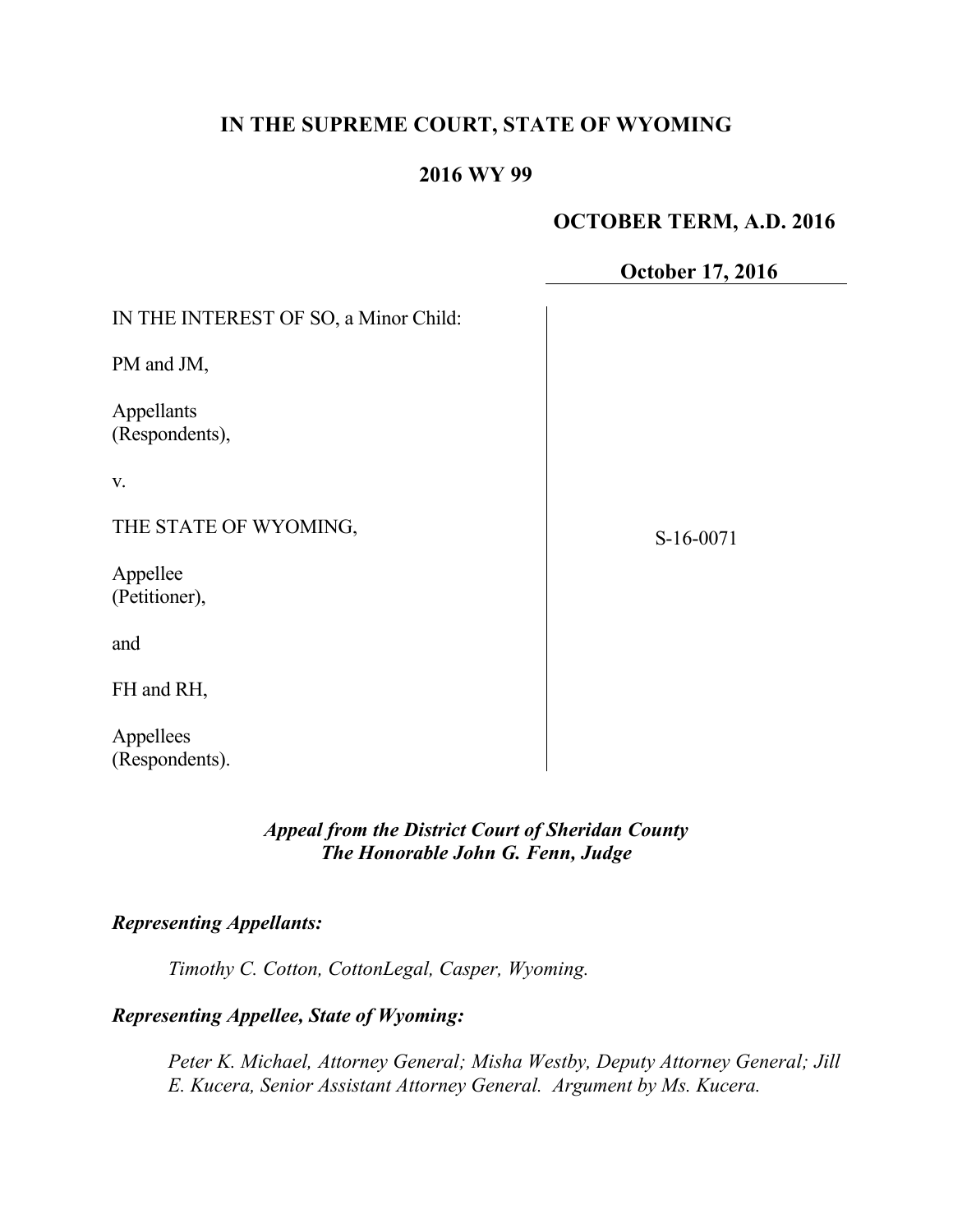## *Representing Appellees, FH and RH:*

*No appearance.*

## *Guardian Ad Litem:*

*Dan S. Wilde, Deputy Director, Aaron S. Hockman, Permanency Attorney, and Christopher W. Goetz, Student Intern, Wyoming Guardian Ad Litem Program.*

*Before BURKE, C.J., and HILL, DAVIS, FOX, and KAUTZ, JJ.*

**NOTICE: This opinion is subject to formal revision before publication in Pacific Reporter Third. Readers are requested to notify the Clerk of the Supreme Court, Supreme Court Building, Cheyenne, Wyoming 82002, of any typographical or other formal errors so that correction may be made before final publication in the permanent volume.**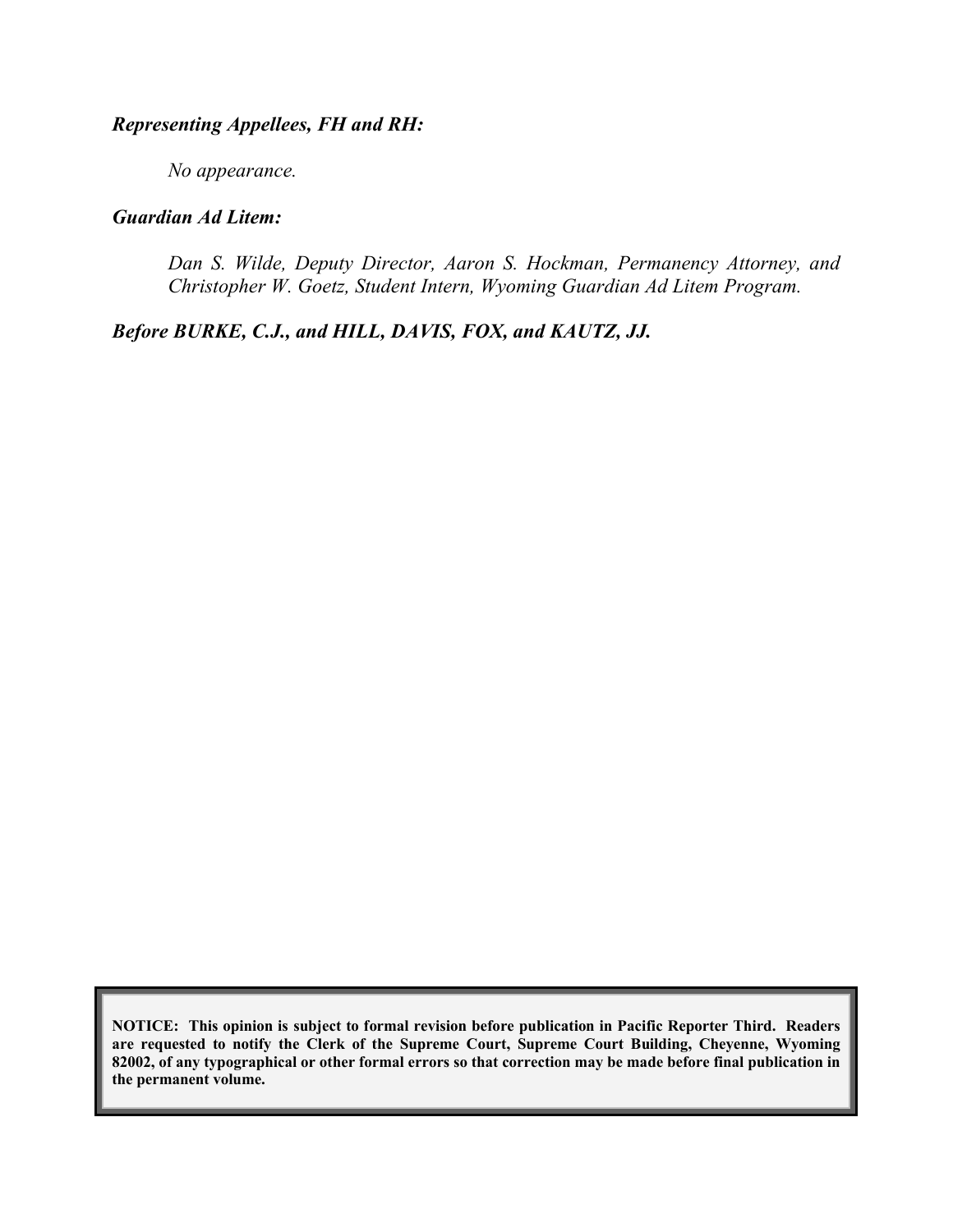### **BURKE, Chief Justice.**

[¶1] Appellants JM and PM are the grandmother and step-grandfather of SO. SO is currently in the legal custody of the Wyoming Department of Family Services, and has been in the physical care of Foster Parents since three days after her birth on February 4, 2013. Grandparents filed a motion seeking to transfer placement of SO from Foster Parents to Grandparents. The juvenile court denied the motion and Grandparents challenge that decision in this appeal. We affirm.

### *ISSUE*

[¶2] The issue in this case is whether the juvenile court abused its discretion when it denied the "Motion for Placement of Minor Child with Grandparents."

### *FACTS*

[¶3] At the time of her birth, SO's Mother was in pretrial custody at the Natrona County jail in Casper, Wyoming. Wyoming's Department of Family Services took the child into protective custody. Because Mother's four older children were already in DFS custody in Sheridan, Wyoming, DFS relocated SO to Sheridan, where she was placed in Foster Parents' care on February 7, 2013. On February 21, 2013, Mother was released from jail on bond and moved to Sheridan. On March 12, 2013, DFS filed a petition alleging that SO was a neglected child and that Mother was unable to provide proper care for her. During the initial hearing, Mother admitted the allegations, and the juvenile court adjudicated SO as a neglected child. The court ordered that SO would remain in the legal custody of DFS and in the physical custody of Foster Parents.

[¶4] In April of 2013, DFS sent a "Notice to Relative" form to Grandparents and other relatives of SO, informing them that SO had been removed from Mother's care and was in the custody of the State. The form indicated to Grandparents that, "[a]s a relative, you may be considered for short or long term placement of this child, if you agree, and your home is considered an appropriate placement option." Grandparents returned the form to DFS as requested, indicating they were "interested in making contact with this child and being a positive support in this child's life." They did not check the box indicating they were "interested in being considered as a possible placement resource for this child."

[¶5] In the meantime, Mother's criminal proceedings continued. Ultimately, Mother pled guilty to a charge of possession of a deadly weapon with unlawful intent, and was sentenced to three to five years in prison. The sentence was suspended, and Mother was placed on probation with a requirement that she complete an in-patient substance abuse treatment program. She entered a treatment program on June 20, 2013. Mother did not complete the program, however, and was discharged from the treatment facility on October 18, 2013. As a consequence, her probation was revoked and on November 7,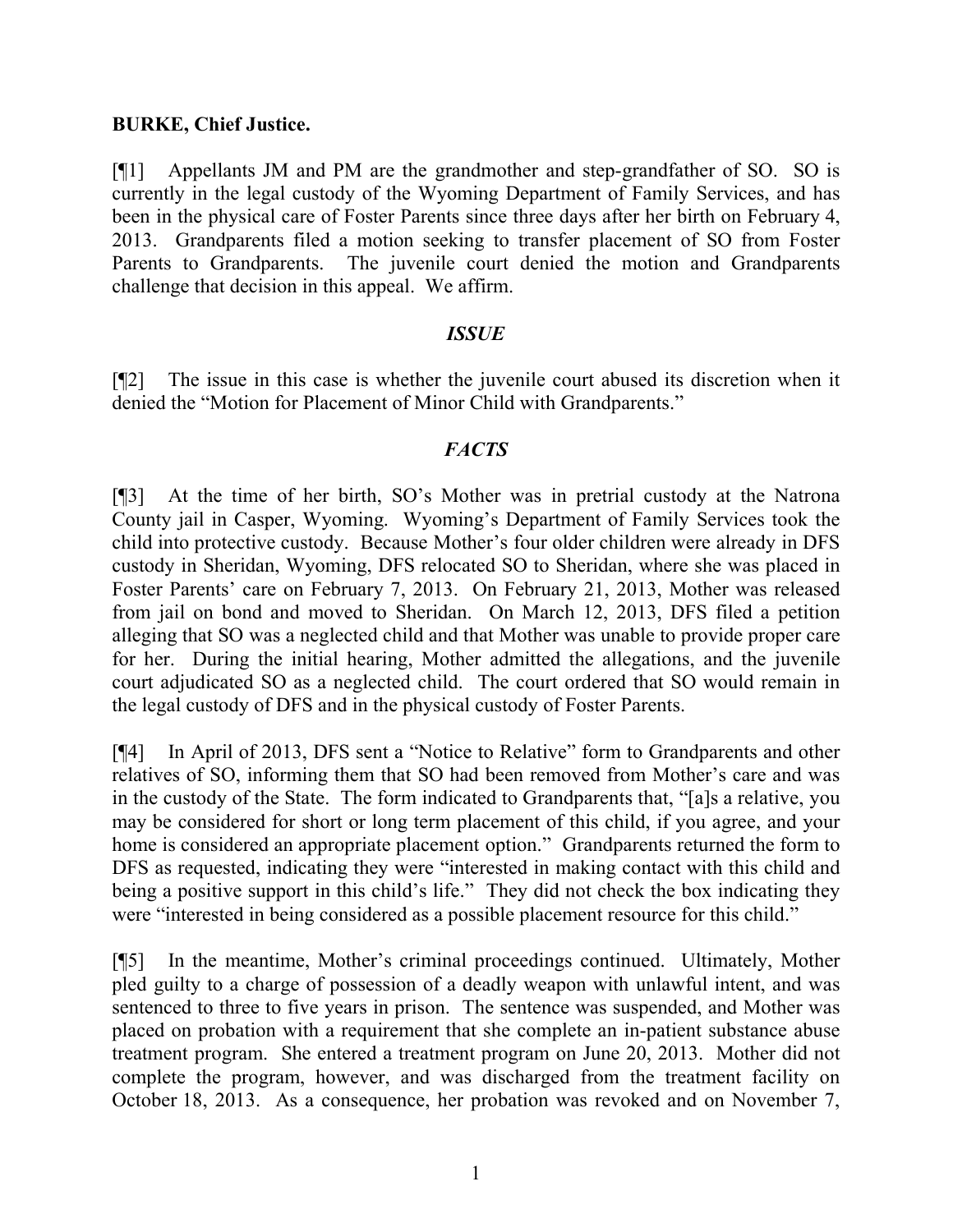2013, Mother was ordered to complete her prison sentence.

[¶6] After Mother went to prison, Grandparents, for the first time, sought to have SO placed with them. Their request was discussed at a November 21, 2013, meeting of the Multidisciplinary Team. A majority of MDT members recommended that SO should remain in the care of Foster Parents, and also recommended termination of Mother's parental rights.

[¶7] Following this meeting, Grandparents sought permission to intervene in the case, and that petition was granted. Grandparents also petitioned the court to place SO in their care and applied with DFS to become SO's foster parents. Acting on this application, DFS completed a home study which recommended against placing SO with Grandparents. As a result of this study, DFS denied Grandparents' application to become foster parents. In response, Grandparents hired an independent expert to perform a second home study. That study concluded that Grandparents were an appropriate placement option for SO.

[¶8] At a hearing in June of 2014, the juvenile court accepted the MDT's recommendation to change the permanency plan to adoption. It also ordered that SO remain in the physical custody of Foster Parents. In a separate proceeding in district court, DFS petitioned to terminate Mother's parental rights. Following a trial, the district court granted that petition. Mother appealed, and we affirmed the district court's decision. *SSO v. State, Dep't of Family Servs.*, 2015 WY 124, 357 P.3d 754, 755 (Wyo. 2015).

[¶9] A subsequent permanency hearing was held in July of 2015. During that hearing, the juvenile court also heard Grandparents' motion asking that SO be removed from Foster Parents and placed with them. In its order, entered November 6, 2015, the juvenile court confirmed a permanency plan of adoption, and ordered that SO should continue to be placed with Foster Parents. This order, in effect, also denied Grandparents' motion to place SO with them. Grandparents subsequently appealed the denial of their motion to change placement.

## *STANDARD OF REVIEW*

[¶10] The guiding principle of Wyoming's Child Protection Act, as stated by the legislature, is that a "child's health, safety and welfare shall be of paramount concern in implementing and enforcing this article." Wyo. Stat. Ann. § 14-3-201 (LexisNexis 2015). Thus, at its core, a juvenile court's decision regarding placement of a child must be based on the child's best interests. We review such a decision for abuse of discretion.

> In cases where the trial court is required to make a determination that is in the "best interest of the child," we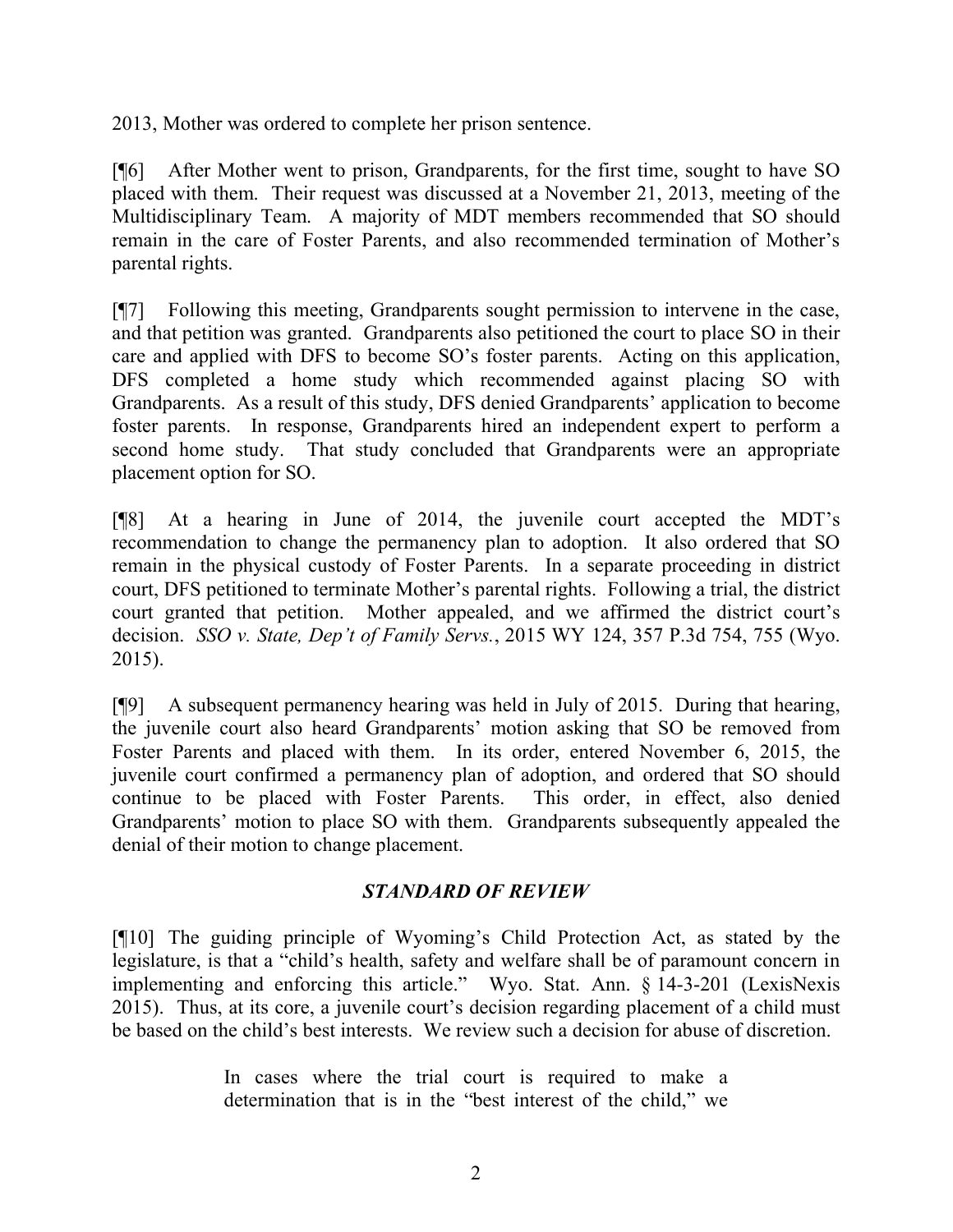have regularly applied an abuse of discretion standard of review. This standard applies in adoption cases:

> The district court has the power and discretion to grant an adoption without parental consent, provided all the statutory elements are satisfied. *In the Matter of the Adoption of SMR, MVC v. MB*, 982 P.2d 1246, 1248 (Wyo. 1999). This Court reviews adoption decrees by applying the abuse of discretion standard. *In the Matter of Adoption of TLC, TOC v. TND*, 2002 WY 76, ¶ 9, 46 P.3d 863, 867-68 (Wyo. 2002).

*TF v. Dep't of Family Serv. (In re CF)*, 2005 WY 118, ¶ 10, 120 P.3d 992, 998 (Wyo. 2005). It also applies in child custody cases: "We have stated before that '[c]ustody, visitation, child support, and alimony are all committed to the sound discretion of the district court.'" *Blakely v. Blakely*, 2009 WY 127, ¶ 6, 218 P.3d 253, 254 (Wyo. 2009). The fundamental goal in adoption and child custody cases is to arrive at a result that is in the best interests of the child. Similarly, the "best interests of the children" are at the heart of the permanency decision in this case. Accordingly, we will apply the abuse of discretion standard in reviewing the district court's decision.

*JO v. State, Dep't of Family Servs. (In the Interest of RE)*, 2011 WY 170, ¶ 10, 267 P.3d 1092, 1096 (Wyo. 2011). *See also KC v. State (In the Interest of GC)*, 2015 WY 73, ¶ 18, 351 P.3d 236, 242 (Wyo. 2015).

[¶11] "In determining whether there has been an abuse of discretion, the ultimate issue is whether or not the court could reasonably conclude as it did." *GWJ v. MH (In re BGH)*, 930 P.2d 371, 377-78 (Wyo. 1996) (quoting *Martinez v. State*, 611 P.2d 831, 838 (Wyo. 1980)). "A court does not abuse its discretion unless it acts in a manner which exceeds the bounds of reason under the circumstances." *GWJ*, 930 P.2d at 377.

> Assessment of the circumstances of this case, in the context of alleged abuse of discretion, is tantamount to an evaluation of whether the evidence is sufficient to support the decision of the district court. In review of the evidence, we accept the successful party's submissions, granting them every favorable inference fairly to be drawn and leaving out of consideration conflicting evidence presented by the unsuccessful party.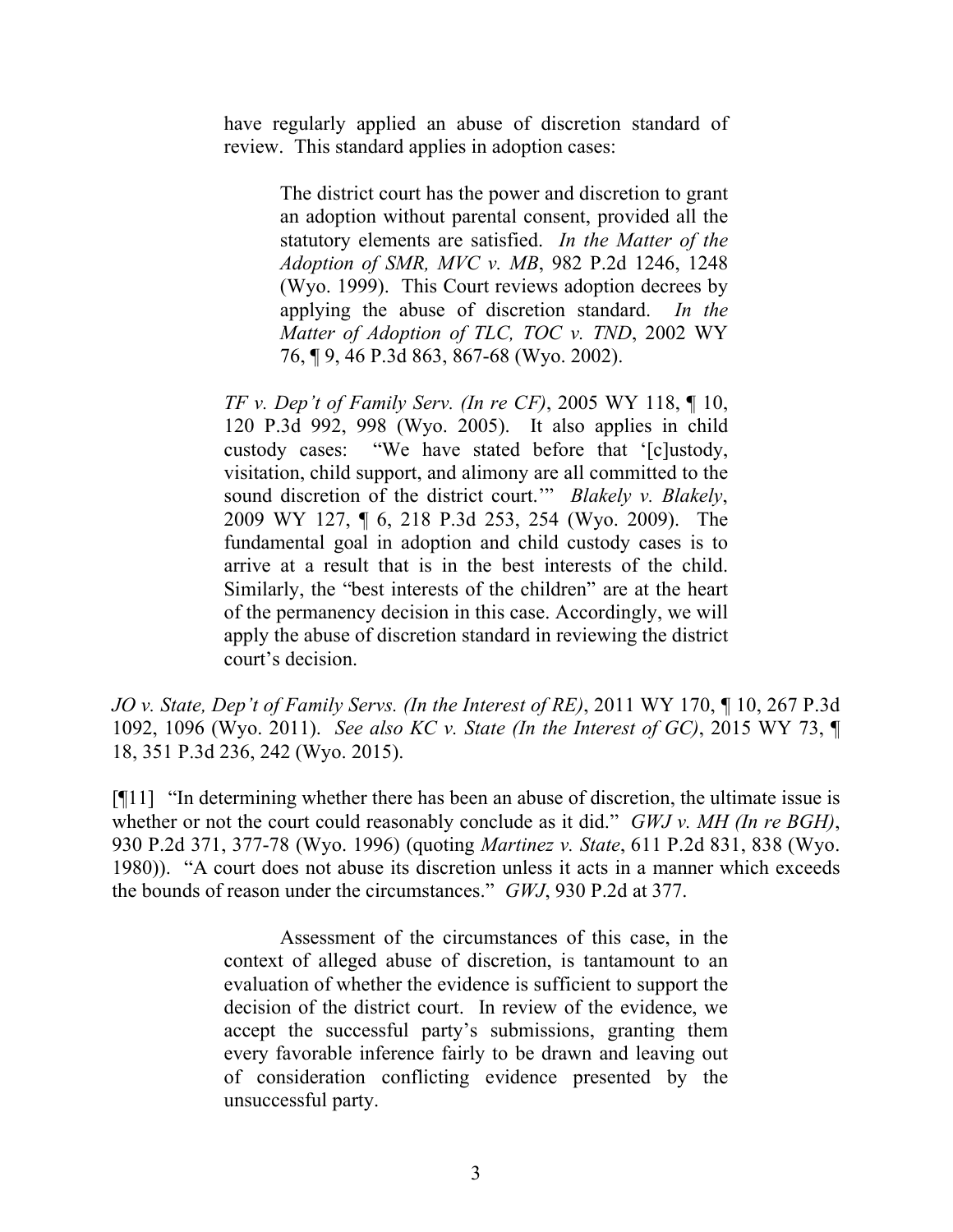*Basolo v. Basolo*, 907 P.2d 348, 353 (Wyo. 1995) (citing *Cranston v. Cranston*, 879 P.2d 345, 351 (Wyo. 1994)).

### *DISCUSSION*

[¶12] The juvenile court held a permanency hearing in SO's case on July 28, 2015. At this same hearing, it also considered Grandparents' motion to place SO with them. The juvenile court heard testimony from the DFS caseworker, a child psychologist, and Grandmother. It also considered voluminous information in the record, including periodic reports and recommendations from DFS and from the MDT. After considering the evidence, the juvenile court ruled that "the permanency plan of adoption is in the best interest of the child," and that SO should continue to be placed with Foster Parents. Accordingly, it denied Grandparents' motion to place SO with them. The question before us is whether the court abused its discretion when it made that choice.

[¶13] In our review, we consider the evidence favorable to DFS and Foster Parents, and give them the benefit of every favorable inference fairly drawn from that evidence. We leave out of consideration conflicting evidence presented by Grandparents. *Basolo*, 907 P.2d at 353. Applying this standard of review, we find that the evidence is more than sufficient to demonstrate that the juvenile court did not make an unreasonable decision.

[¶14] Grandparents do not identify or suggest that there were any inadequacies in the care provided by Foster Parents. Their contention of error appears to be based solely upon their familial relationship. In short, they contend that the child should be placed with them simply because they are SO's grandparents. We disagree.

[¶15] We begin by noting that SO had been in Foster Parents' care since three days after her birth, and at the time of the permanency hearing she had been in their care approximately two and a half years. By all accounts, she was thriving in that situation. Testimony indicated that changing placement could be detrimental to SO. The child psychologist, though not familiar with SO's individual case, provided the juvenile court with general information about early childhood development, attachment, bonding, and the effects of changing placement. She indicated that a permanent change in placement affects a child "just like a death, so if they no longer have the caregiver in their life, they've lost that person." She testified that two-year-olds may react with grief, "significant regression in their skills," increased anxiety, and fear of abandonment. This testimony echoed concerns expressed by the DFS caseworker that, given the attachments formed between SO and Foster Parents, removing her from their care would be harmful to SO.

[¶16] Although the home study commissioned by Grandparents supported placement of SO with them, there was also evidence in the record that raised concerns about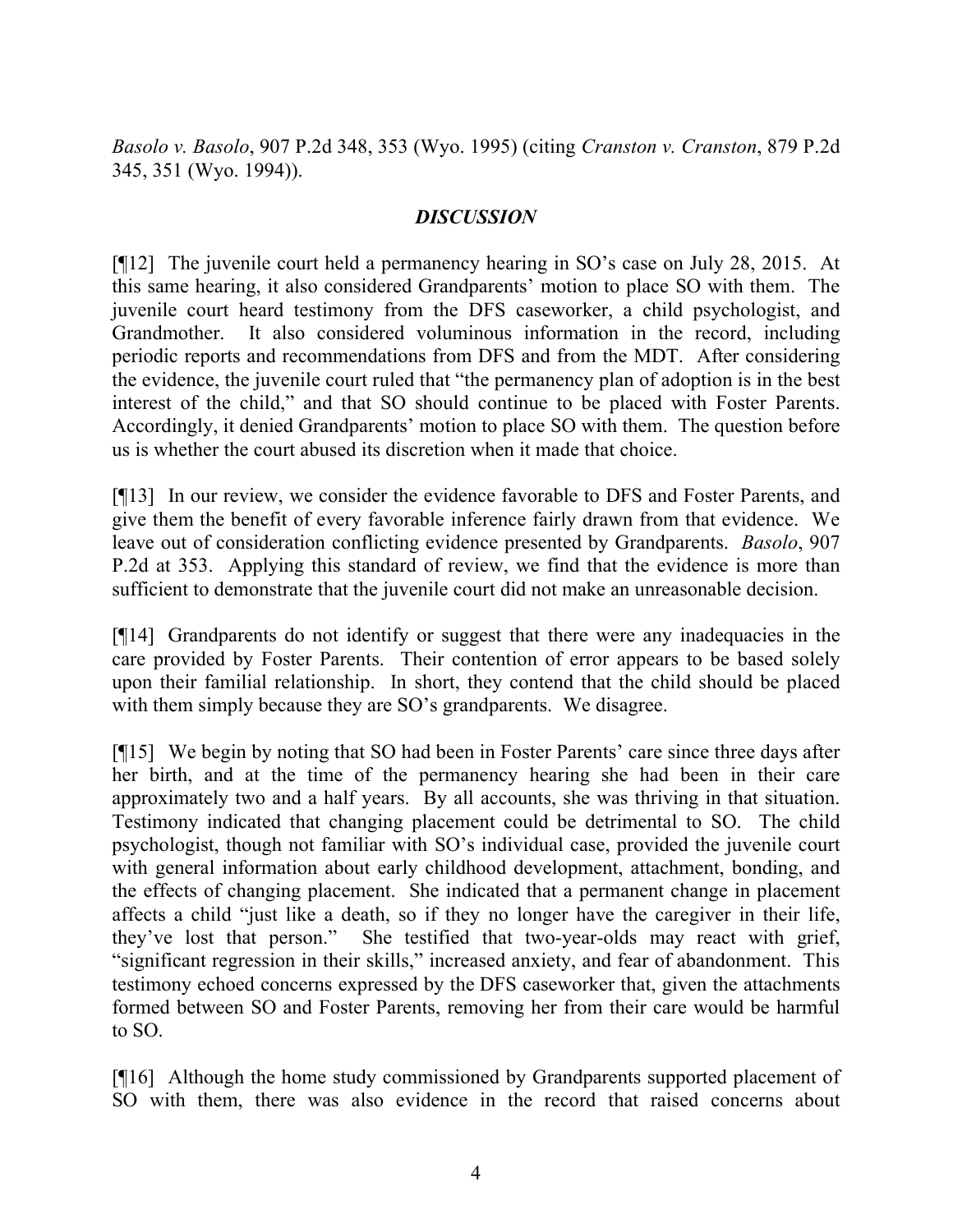Grandparents' ability to provide adequate care for SO. The DFS home study concluded that placement of SO with Grandparents was inappropriate, and listed several factors contributing to that conclusion. As previously mentioned, Mother's four older children were in DFS custody when SO was born. Two of those children had been placed with Grandparents. After keeping the children for just over a year, Grandparents indicated they were "tired," "frustrated" and "burnt out," and the children were placed elsewhere. While those children were in the care of Grandparents, there were concerns that the children had not been taken to medical, dental, and vision appointments. The DFS employee who conducted the home study also did "not get the sense" that Grandparents were "prepared to parent [SO] long term." Instead, the DFS employee believed, Grandparents were motivated by a desire to reunite SO with Mother in the future, even though Mother's parental rights to SO had been terminated. In addition, there was evidence that Mother left Grandparents' care when she was eleven years old to live with her biological father. Mother's sister left Grandparents' care when she was twelve to live with her paternal grandmother.

[¶17] Grandparents do not contend that Foster Parents have failed to provide adequate care for SO. Rather, they assert that Wyoming's "compelling preference" for placement with family tips the balance in their favor. The juvenile court was aware of that preference, but correctly concluded that the best interests of SO were paramount. As it explained in a subsequent order:

> [A]lthough there is a 'compelling preference' that it is best to place a child with family, this is not an absolute rule, and the Court must consider the best interests of each child when making a placement decision. In this case family placement was not an option when the child was taken into custody. When it became an option, DFS considered the factors that it is required to evaluate under its rules and regulations, and it determined that [Grandparents] were not a suitable placement or adoptive home. When making the placement determination, the Court agreed that continued placement with the foster family was in the child's best interests.

[¶18] The juvenile court's reasoning is in accord with the statute governing permanency hearings, which provides that, "At the permanency hearing, the court shall determine whether the permanency plan is in the best interest of the child." Wyo. Stat. Ann. § 14-3-431(k). It is consistent with the Child Protection Act's provision that a "child's health, safety and welfare shall be of paramount concern." Wyo. Stat. Ann. § 14-3-201. We acknowledge, as did the juvenile court, that there is a preference for family placements in Wyoming. *TF v. Department of Family Serv. (In re CF)*, 2005 WY 118, ¶ 26, 120 P.3d 992, 1002 (Wyo. 2005) ("We agree that, in general, preference should be given to family placements."). However, the preference for family placement should not prevail over the